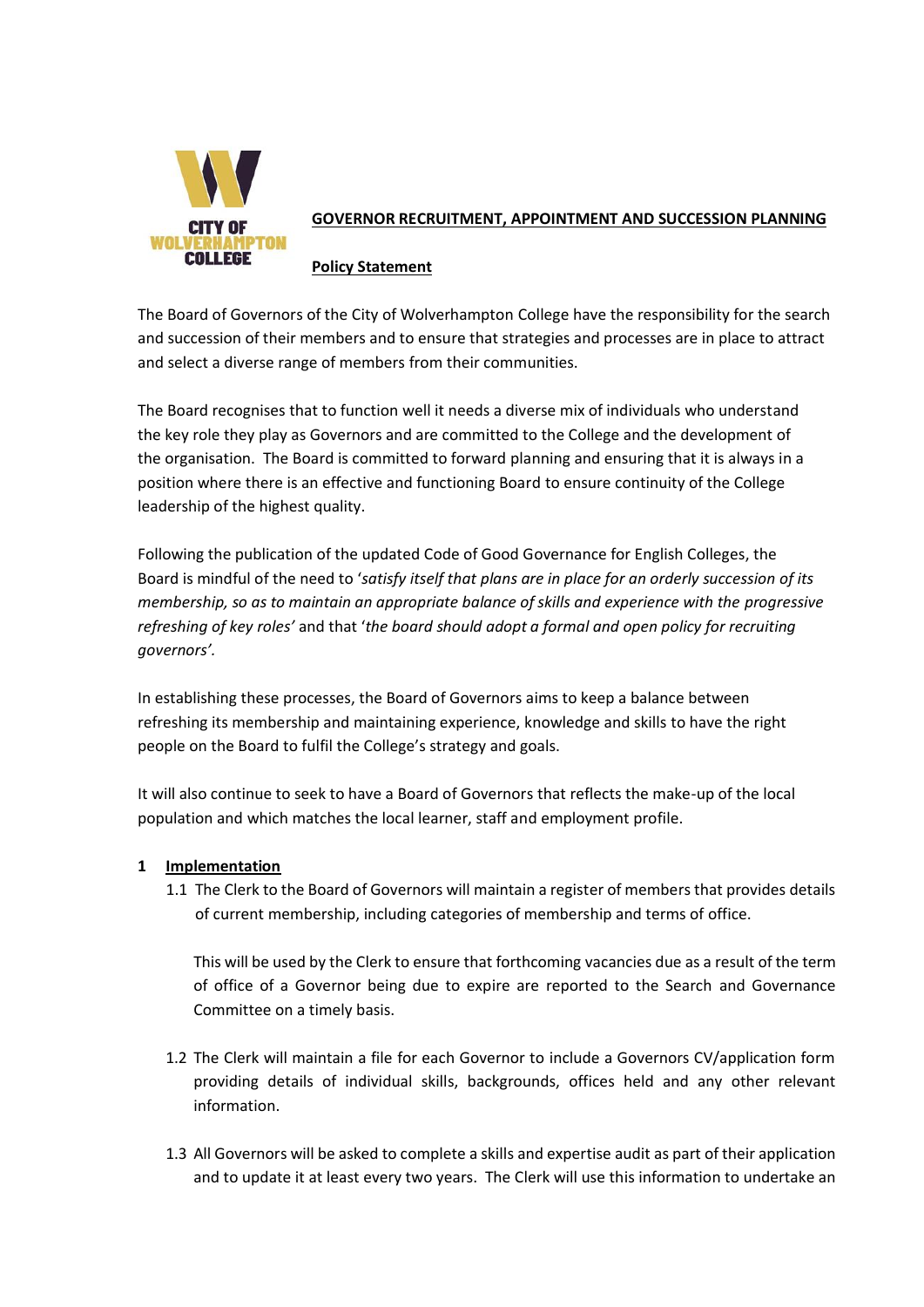analysis of current skills on the Board. This will also be updated following the appointment of any new Governors.

- 1.4 A copy of the most recent skills audit will be provided at every meeting of the Search and Governance Committee when considering the recruitment or appointment of new members.
- 1.5 The Search and Governance Committee will consider the skills, experience, background and personal characteristics (age range, gender and ethnicity) which are desirable to be met in filling any vacancy, (including office holders e.g. Chair/vice chair). The Committee will give regular consideration to identifying future potential leaders from within the Board of Governors in addition to considering the recruitment of new governors to fill a future office holder vacancy.
- 1.6 The Search and Governance Committee will maintain, and regularly review, a reserve list of people interested in becoming Governors who may be appointed as future vacancies occur which match their specific skills, knowledge and experience.
- 1.7 The Search and Governance Committee will also consider additional methods of maintaining the interest of potential new governors in the college including:
- appointment as a co-opted member of one of the Committees
- invitations to College events
- the provision of briefings and updates
- 1.8 At each meeting the Search and Governance Committee will review the membership position, vacancies and any future dates at which there will be changes to key offices such as Chair and Vice Chair of the Board of Governors and Committee Chairs.
- 1.9 All Governors will be asked to provide sufficient notice of resignation to allow for vacancies resulting from resignation to be reported to the Search and Governance Committee in a timely manner.

#### **2. Methods of recruitment:**

- 2.1 To encourage applications/interest in the role of Governor a number of recruitment strategies will be adopted from:
	- local advertising
	- targeted advertising via professional bodies/local companies and organisations
	- advertising via the SGOSS and search via the Inspiring Governance website
	- direct approach to individuals and businesses
	- direct approach to other educational establishments.
	- approaches to community groups
	- advertising via the Chamber of Commerce
	- information being available on the College website
	- awareness raising at college events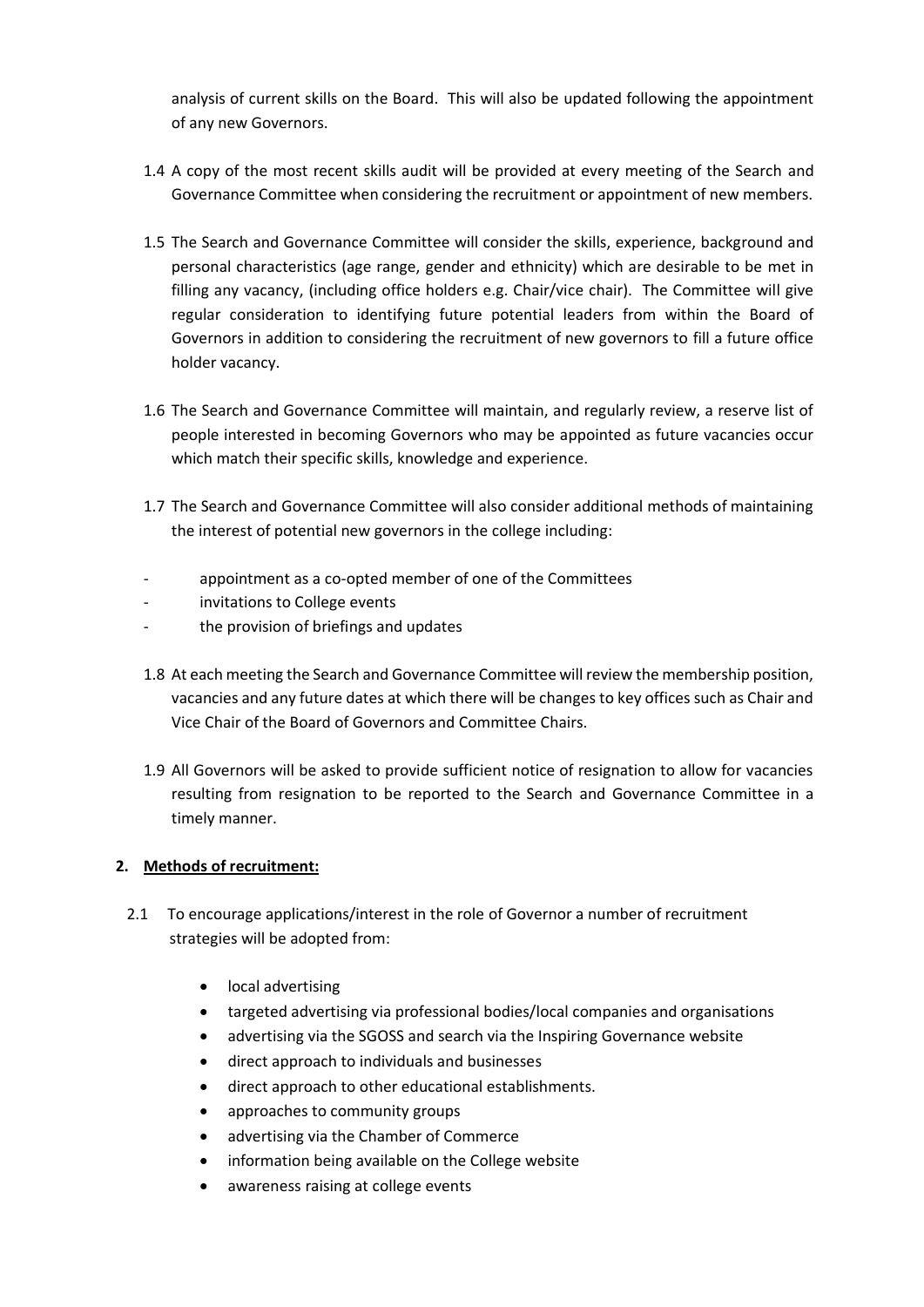- personal recommendation
- local advertising in libraries, doctors surgeries etc.
- use of stakeholder networks e.g. staff and students
- recommendation by Governors.

## **3. Identification of new Governors**

- 3.1 Any individual expressing an interest in the role of Governor will be requested to complete an application form and provide relevant information about their experience and skills.
- 3.2 Applications received will be reviewed by the Clerk and the Chair of the Search Committee to identify individuals to be considered as potential members of the Governing body.
- 3.3 Potential members will meet with at least two members of the Search and Governance Committee and the Clerk to discuss the role further.
- 3.4 The Chair of the Search and Governance Committee will report to the next meeting of the Committee on the applications that have been received and his/her recommendations on appointment.
- 3.5 The Search and Governance Committee will review the applications and make recommendations to the Board of Governors.

## **4. Appointments**

- 4.1 The Board of Governors shall not appoint any person as a member (other than a staff or student member) without first consulting and considering the advice of the Search and Governance Committee.
- 4.2 The Student Governor will be nominated and elected by the Student Executive Committee of the College's Student Union.
- 4.3 The staff Governor (who may be a member of the teaching staff or the non-teaching staff) shall be nominated and elected by all staff.
- 4.4 The Search and Governance Committee may advise on the process for the nomination and election of the staff and student governors.
- 4.5 The Search and Governance Committee is responsible for making recommendations to the Board of Governors on the appointment of Associate Members
- 4.6 All Governors (except the Student Governor) will be required to undertake a DBS check on appointment.

## **5. Succession planning**

5.1 Chair and Vice Chair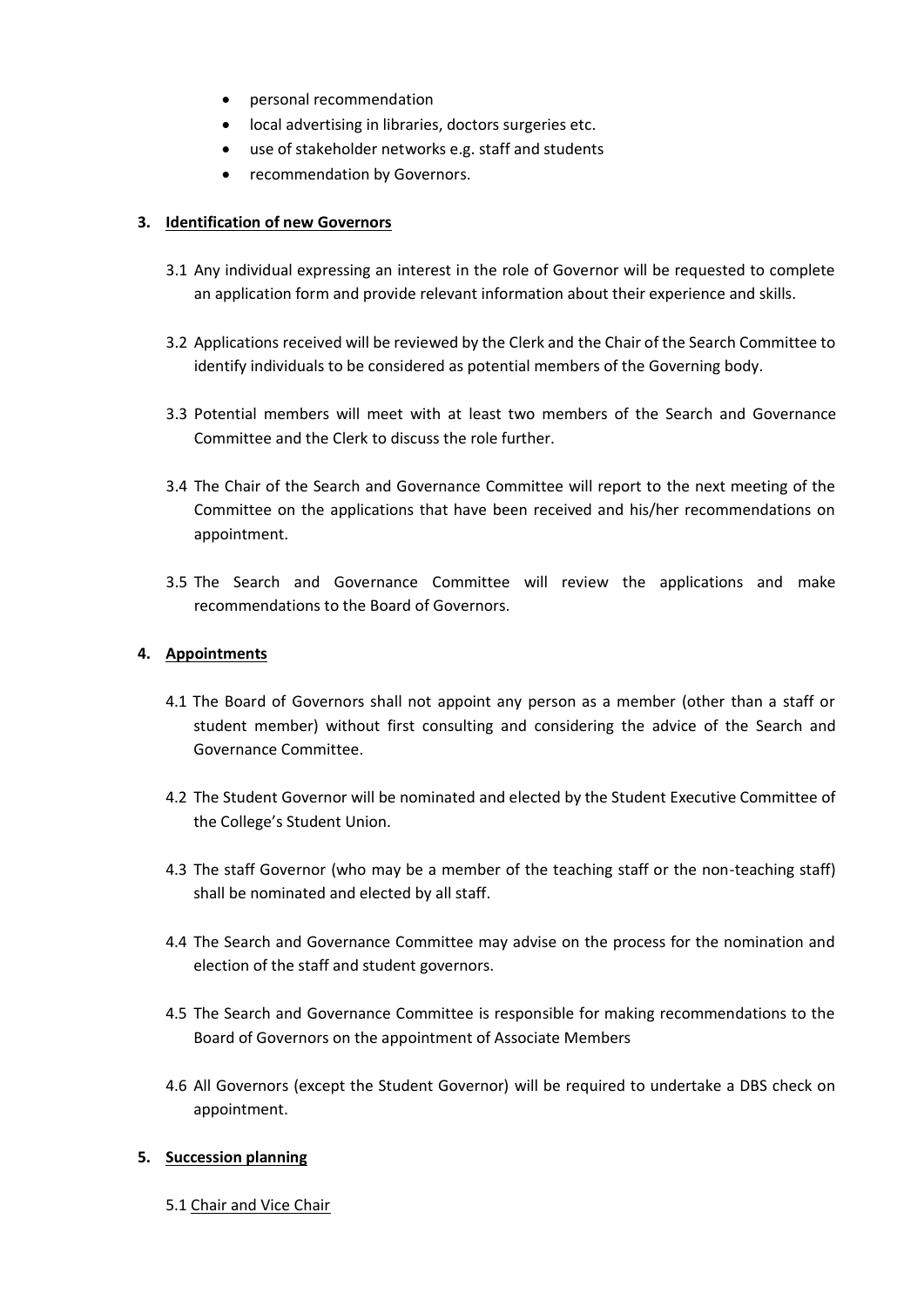- 5.1.1 There will be an on-going review of succession planning for the positions of Chair and Vice Chair of the Board of Governors.
- 5.1.2 When considering succession, regard will be given to the development of existing governors and of promotion from within existing membership.
- 5.1.3 Existing Governors will be asked if they would be prepared to put themselves forward for consideration as either the future Chair of Vice-Chair before the end of the terms of office of the current Chair/Vice-Chair.
- 5.1.4 If there are Governors who are interested in undertaking either of these roles, arrangements should be made, where possible, for mentoring, shadowing and opportunities to gain experience in chairing meetings over a period of time.
- 5.1.5 The position of Vice-Chair of the Board of Governors may be considered as a route for development for the position of Chair in the future. (This does not prevent any member of the Board of Governors from being nominated and elected to the position of Chair.)
- 5.1.6 Where no expressions of interest are received for the role of Chair or Vice-Chair and there are governors with the skills and expertise to take on the role of Chair/Vice-Chair, arrangements should be made to encourage those governors to take on the role.
- 5.1.7 If there are no governors willing to take on the role of Chair or Vice-Chair, and if the Board of Governors considers it would be helpful to attract an individual from outside its membership, then the option to search and advertise will be given consideration.
- 5.1.8 The Search and Governance Committee will be responsible for overseeing the succession process, but not the selection and appointment of the Chair and Vice-Chair which is the responsibility of the Board of Governors.

## 5.2 Governors

- 5.2.1 The expiry date of terms of office of existing governors will be staggered to assist effective succession planning and to reduce the number of forthcoming vacancies at any particular time.
- 5.2.2 The Governing body agrees that in most cases a governor should serve a maximum of two four year terms of office. This ensures that independence is maintained and assists the aim of having a balance of new and experienced Governors. Additional terms would be agreed only in exceptional circumstances.
- 5.2.3 Where a governor has specific skills and experience which the board wish to retain the Search and Governance Committee will make a recommendation that the governor should be re-appointed for a third or subsequent term of office.